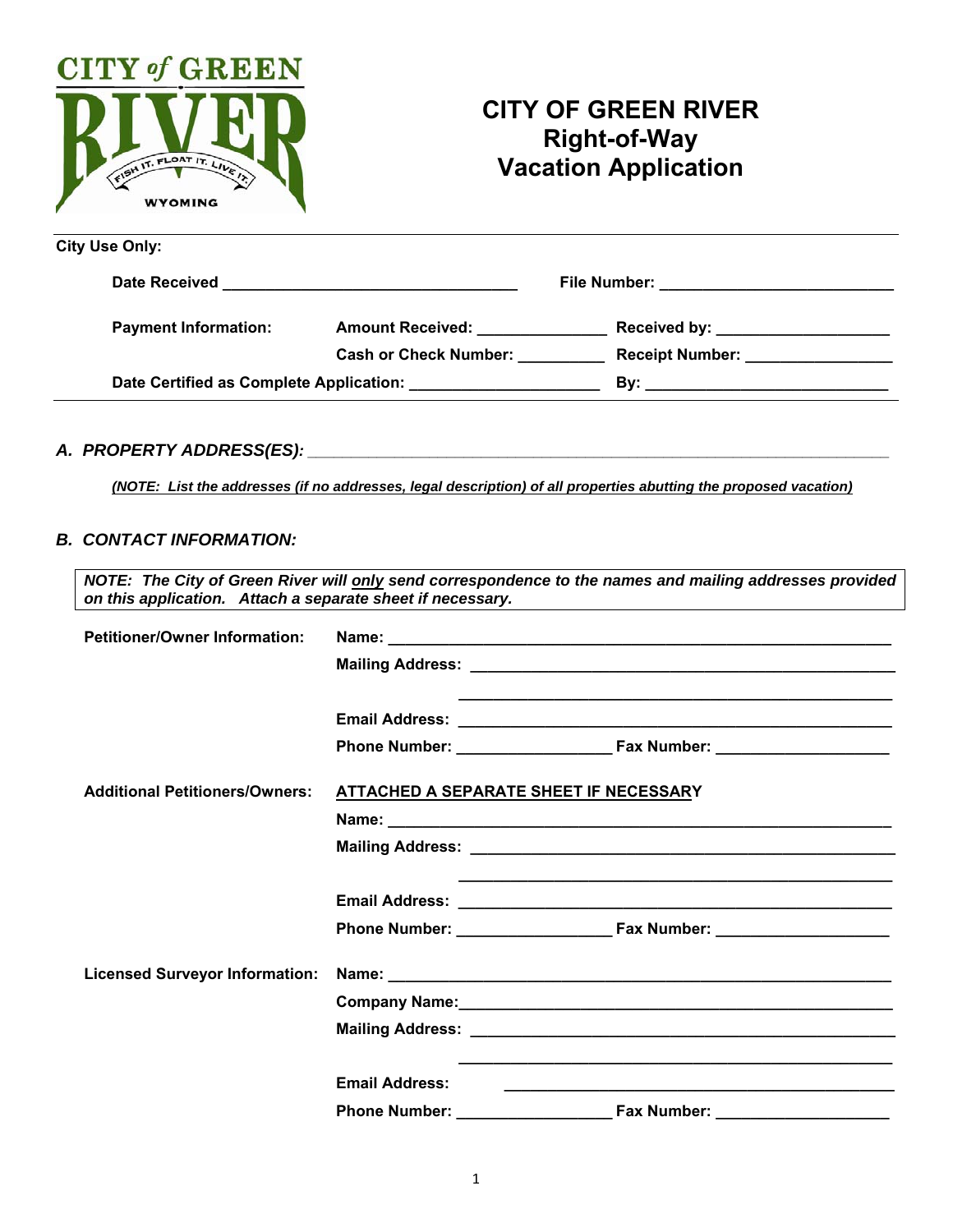## *C. ANSWER THE FOLLOWING ON THE SPACE PROVIDED (if applicable):*

1. Describe the city-owned right-of-way you proposed to be vacated. If necessary, attach a separate sheet of paper.

 $\mathcal{L}_\mathcal{L} = \mathcal{L}_\mathcal{L} = \mathcal{L}_\mathcal{L} = \mathcal{L}_\mathcal{L} = \mathcal{L}_\mathcal{L} = \mathcal{L}_\mathcal{L} = \mathcal{L}_\mathcal{L} = \mathcal{L}_\mathcal{L} = \mathcal{L}_\mathcal{L} = \mathcal{L}_\mathcal{L} = \mathcal{L}_\mathcal{L} = \mathcal{L}_\mathcal{L} = \mathcal{L}_\mathcal{L} = \mathcal{L}_\mathcal{L} = \mathcal{L}_\mathcal{L} = \mathcal{L}_\mathcal{L} = \mathcal{L}_\mathcal{L}$ 

\_\_\_\_\_\_\_\_\_\_\_\_\_\_\_\_\_\_\_\_\_\_\_\_\_\_\_\_\_\_\_\_\_\_\_\_\_\_\_\_\_\_\_\_\_\_\_\_\_\_\_\_\_\_\_\_\_\_\_\_\_\_\_\_\_\_\_\_\_\_\_\_\_\_\_\_\_\_\_\_\_\_\_\_\_\_\_\_\_\_  $\mathcal{L}_\mathcal{L} = \mathcal{L}_\mathcal{L} = \mathcal{L}_\mathcal{L} = \mathcal{L}_\mathcal{L} = \mathcal{L}_\mathcal{L} = \mathcal{L}_\mathcal{L} = \mathcal{L}_\mathcal{L} = \mathcal{L}_\mathcal{L} = \mathcal{L}_\mathcal{L} = \mathcal{L}_\mathcal{L} = \mathcal{L}_\mathcal{L} = \mathcal{L}_\mathcal{L} = \mathcal{L}_\mathcal{L} = \mathcal{L}_\mathcal{L} = \mathcal{L}_\mathcal{L} = \mathcal{L}_\mathcal{L} = \mathcal{L}_\mathcal{L}$ 

 $\mathcal{L}_\mathcal{L} = \mathcal{L}_\mathcal{L} = \mathcal{L}_\mathcal{L} = \mathcal{L}_\mathcal{L} = \mathcal{L}_\mathcal{L} = \mathcal{L}_\mathcal{L} = \mathcal{L}_\mathcal{L} = \mathcal{L}_\mathcal{L} = \mathcal{L}_\mathcal{L} = \mathcal{L}_\mathcal{L} = \mathcal{L}_\mathcal{L} = \mathcal{L}_\mathcal{L} = \mathcal{L}_\mathcal{L} = \mathcal{L}_\mathcal{L} = \mathcal{L}_\mathcal{L} = \mathcal{L}_\mathcal{L} = \mathcal{L}_\mathcal{L}$ 

\_\_\_\_\_\_\_\_\_\_\_\_\_\_\_\_\_\_\_\_\_\_\_\_\_\_\_\_\_\_\_\_\_\_\_\_\_\_\_\_\_\_\_\_\_\_\_\_\_\_\_\_\_\_\_\_\_\_\_\_\_\_\_\_\_\_\_\_\_\_\_\_\_\_\_\_\_\_\_\_\_\_\_\_\_\_\_\_\_\_

\_\_\_\_\_\_\_\_\_\_\_\_\_\_\_\_\_\_\_\_\_\_\_\_\_\_\_\_\_\_\_\_\_\_\_\_\_\_\_\_\_\_\_\_\_\_\_\_\_\_\_\_\_\_\_\_\_\_\_\_\_\_\_\_\_\_\_\_\_\_\_\_\_\_\_\_\_\_\_\_\_\_\_\_\_\_\_\_\_\_

 $\mathcal{L}_\mathcal{L} = \mathcal{L}_\mathcal{L} = \mathcal{L}_\mathcal{L} = \mathcal{L}_\mathcal{L} = \mathcal{L}_\mathcal{L} = \mathcal{L}_\mathcal{L} = \mathcal{L}_\mathcal{L} = \mathcal{L}_\mathcal{L} = \mathcal{L}_\mathcal{L} = \mathcal{L}_\mathcal{L} = \mathcal{L}_\mathcal{L} = \mathcal{L}_\mathcal{L} = \mathcal{L}_\mathcal{L} = \mathcal{L}_\mathcal{L} = \mathcal{L}_\mathcal{L} = \mathcal{L}_\mathcal{L} = \mathcal{L}_\mathcal{L}$ 

2. Describe the proposed use of the property if/when the vacation is approved.

3. List the names/addresses of other persons whose property directly abuts to the property proposed for the vacation that are not included in this petition (if any). **Note: In accordance with Wyoming State Statutes, property to be vacated must be SPLIT EQUALLY between adjacent property owners.**

### *D. SUBMITTAL REQUIREMENTS:*

**The following items are required for submitting a complete Vacation Application. An incomplete application will not be reviewed and will be returned to the petitioner.** 

- $\Box$  Completed application signed by all petitioners.
- Filing Fee (\$200.00).
- $\Box$  1 Full-size preliminary drawing, drawn to scale, showing the area proposed to be vacated.
- **Prior to Scheduling for City Council:** 
	- o A metes and bounds legal description and survey of each tract of land to be vacated shall be provided by the petitioner's licensed surveyor. The cost of such survey and legal descriptions is the responsibility of the petitioner(s). The legal descriptions shall be provided electronically to the City of Green River prior to scheduling the vacation for City Council public hearing.

#### *E. REVIEW PROCESS:*

#### **For questions regarding the process, please contact the Green River Community Development Department at 307-872-6140.**

- 1) Once a completed application is received, approximately 7-10 days after submittal, a Development Review Committee (DRC) meeting will be held to discuss the application. It is required that the applicant or a representative attend this meeting. DRC meetings are typically scheduled on Thursday at 2:00 pm. Meeting Notice will be emailed stating the time, date and location of the meeting. Notices will be sent only to those listed on this application.
- 2) Departments/Agencies invited to the DRC meeting will have until the Monday after the DRC Meeting to submit comments. The Community Development Department will compile all of the submitted comments into a DRC Summary Report, which is then emailed to those listed on the application and the commenting departments/agencies.
- 3) After the DRC Meeting, the petition is scheduled for review by the Planning and Zoning Commission. The Planning and Zoning Commission meets on the second Wednesdays of the month at 6:30 p.m. The petitioner(s)